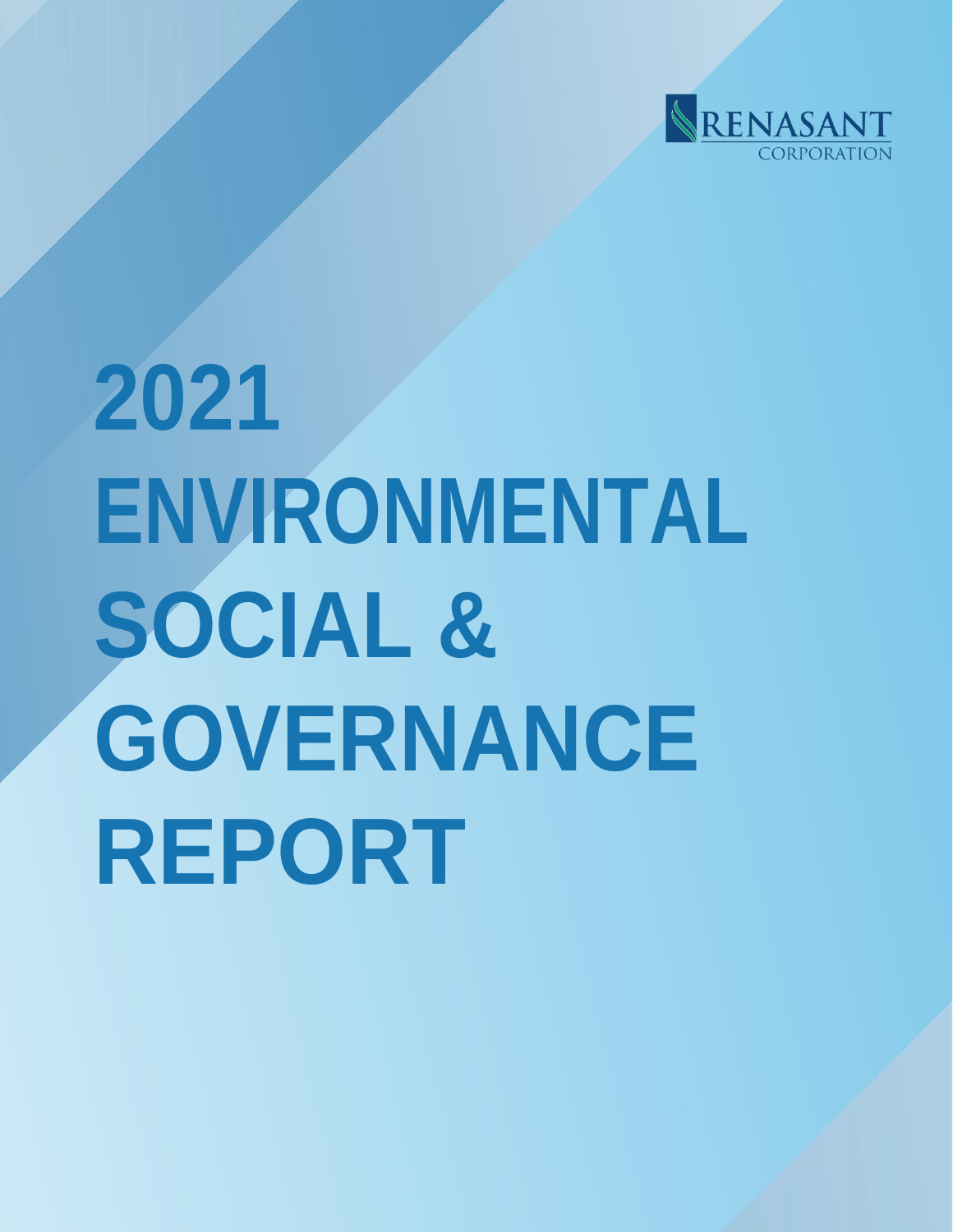# <span id="page-1-0"></span>**Contents**

|--|--|--|

|--|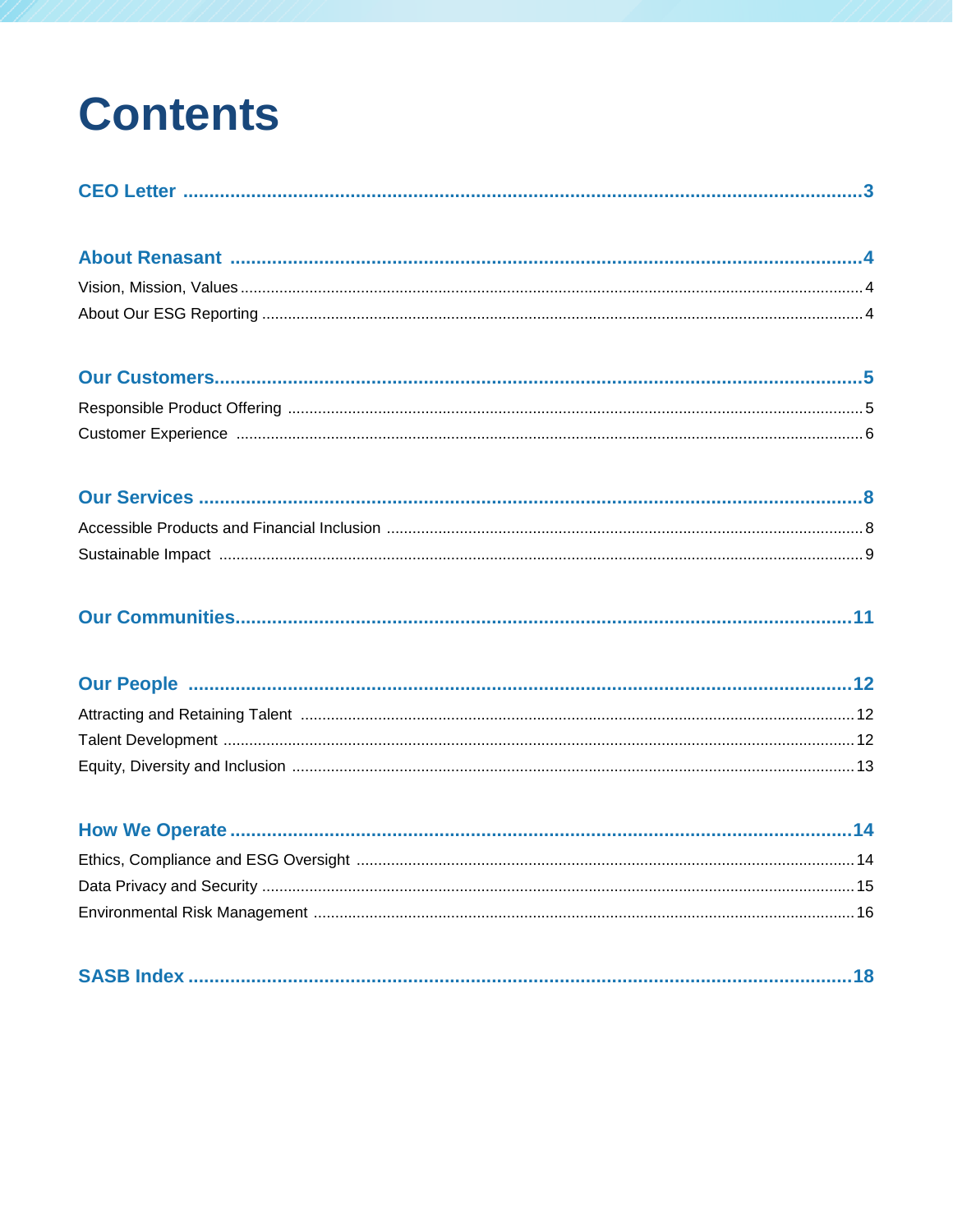# **CEO Letter**

# **Dear Renasant shareholders and stakeholders,**

As one of the Southeast's oldest financial institutions, we recognize the important role we play in fostering economic growth and inclusion in our communities. Our commitment to advancing sustainability is core to our vision to be the financial services advisor and provider of choice in each community we serve.

Through our lending activities in 2021, Renasant has played an important role in supporting the aspirations and advancement of our customers. Over the course of the year, we:

- Originated 655 Community Homebuyer Mortgage loans totaling over \$120 million, nearly double the dollar value of the year before.
- Loaned \$810 million through federal and state government-sponsored programs including the USDA Guaranteed Rural Housing program, Federal Housing Association and the Veterans Administration.
- Made \$460 million in Community Development loans, including, among other things, loans supporting affordable housing and community services for low- or moderate-income individuals, economic development loans for small businesses and loans to revitalize low- or moderate-income geographies.
- Provided over \$103 million in financing for green construction projects that are pursuing or have received certification under leading environmental standards, including Leadership in Energy and Environmental Design (LEED) and National Green Building Standard (NGBS) certification.

Our commitment to our customers extends beyond our lending activities and is also demonstrated by our focus on engaging with our customers to understand, and then help them achieve, their financial goals. In 2021, we delivered over 1,000 hours of customer engagement training to employees including retail team leaders, branch managers and personal bankers. We also provided over 80 additional employee training sessions for customer engagement geared toward small business.

Our customer focus and our overall success starts from the dedication of our employees. In 2021 we made meaningful progress in implementing the strategic plan developed by our Social Responsibility, Diversity and Inclusion Committee that advanced employee engagement, training and education. Also, our employees completed over 78,000 hours (approximately 30 hours per employee) of training through our learning and development programs.

Thank you for your interest in our company, and we welcome your feedback on our sustainability progress.

**C. Mitchell Waycaster** President and CEO Renasant Corporation Renasant Bank

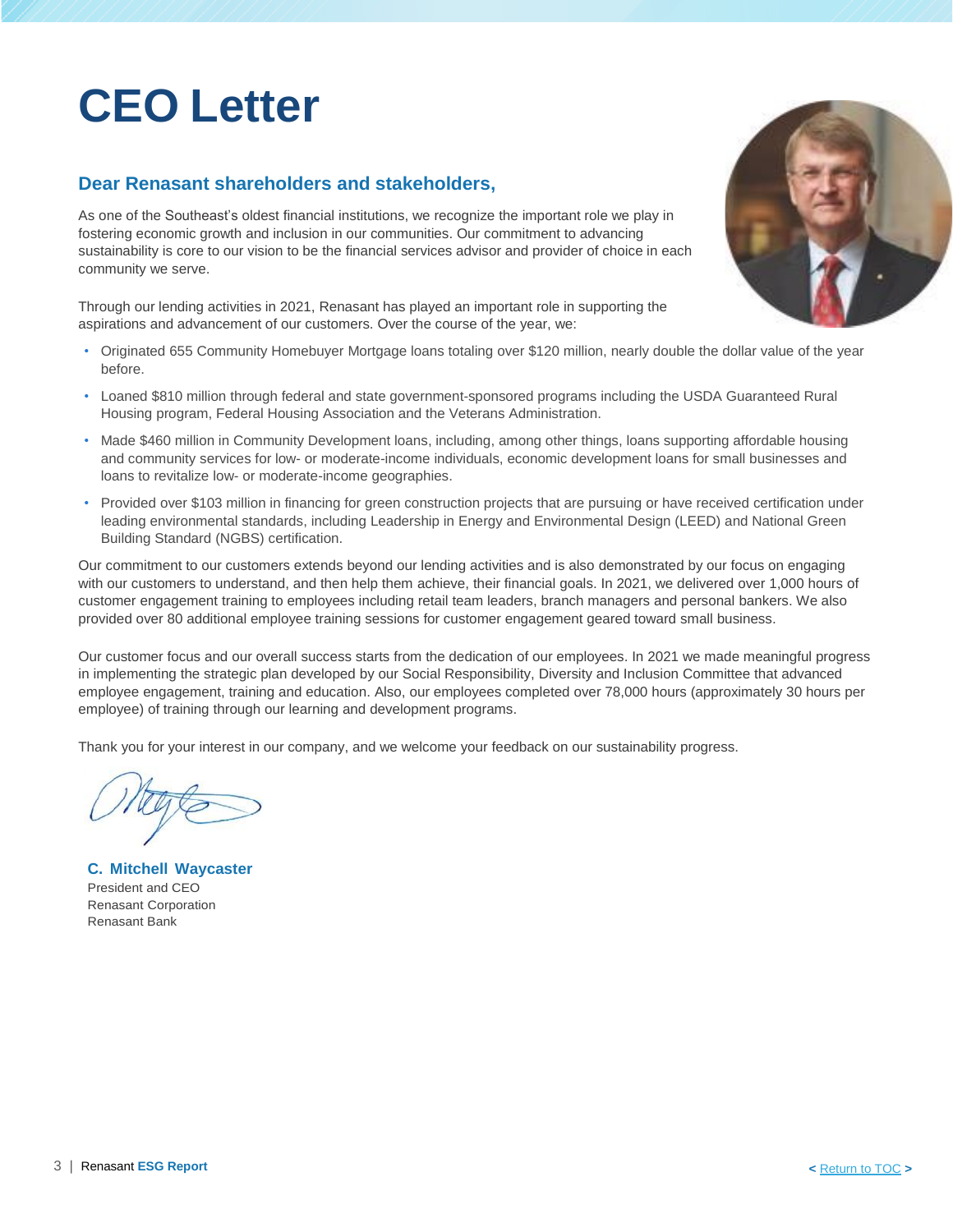# **About Renasant**

Renasant Bank has humble roots, starting in 1904 as a \$100,000 bank in what was a Lee County, Mississippi, bakery. Since then, we have grown to become a trusted financial partner in communities across the Southeast, with approximately \$16.8 billion in assets as of December 31, 2021 and nearly 200 banking, lending, wealth management and insurance offices in Mississippi, Alabama, Tennessee, Georgia, Florida, North Carolina and South Carolina. Renasant's success stems in large part from the commitment of each of our bankers and other employees to investing in their communities as a way of better understanding the people we serve. At Renasant Bank, we understand our customers because we work and live alongside them.

# **Our Vision**

Our vision is to be the financial services advisor and provider of choice in each community we serve.

# **Our Mission**

Our mission is to provide quality financial services and advice by:

- Creating security and opportunity for our employees
- Understanding, then meeting the needs of our customers
- Being good citizens in our communities
- Providing attractive returns to our shareholders

# **Our Core Values**

- Our employees are our greatest asset
- Our customers' trust is foremost. We will always attempt to understand what our customers need before offering a solution. We will deal with them fairly, honestly and confidentially
- We are dependent on and responsible to each other, and we will at all times work together as a team
- We will always nurture a professional environment wherein respect for the individual is of utmost importance
- Quality is not negotiable
- Our company will be a challenging, enthusiastic and fun place to work
- We will have leaders in our company who not only possess a vision of our future but who also can inspire others to achieve it
- Our employees, directors and shareholders will be advocates for our company
- Two-way communication at all levels is essential

# **About Our ESG Reporting**

The disclosures in this ESG Report are informed by the standards of the Sustainability Accounting Standards Board (SASB) for commercial banks. The members of SASB are appointed by The Value Reporting Foundation, which is a global non-profit organization that offers a comprehensive suite of resources designed to help businesses and investors develop a shared understanding of enterprise value.

Specifically, this report provides information on the following SASB sustainability disclosure topics:

- Financial Inclusion and Capacity Building see Our Services section of the report beginning on page 8
- Business Ethics see How We Operate section of the report beginning on page 14
- Data Security see How We Operate section of the report beginning on page 14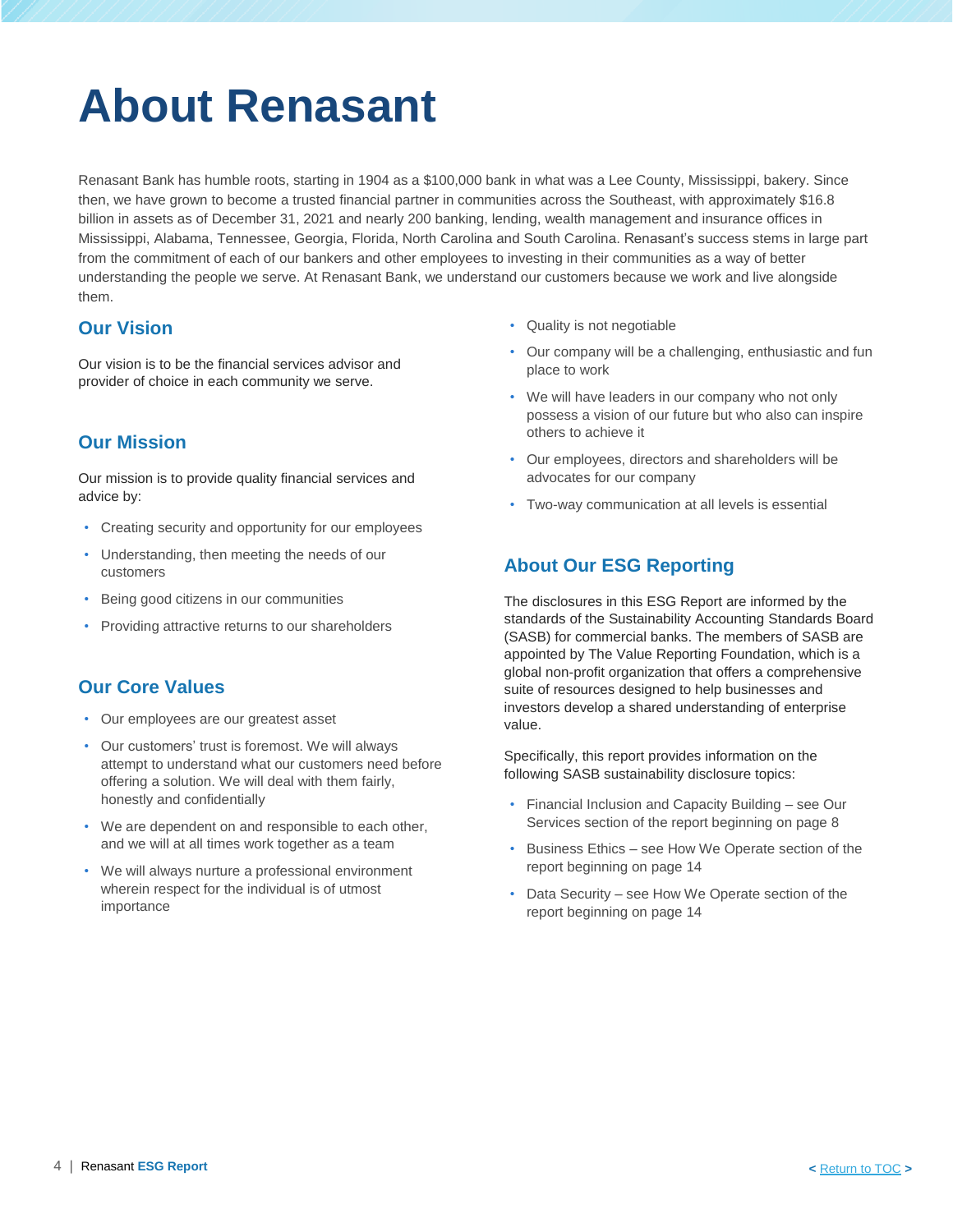# **Our Customers**

We are committed to treating prospective and existing customers in a manner that is equitable, transparent, fair and consistent with consumer protection laws and regulations and that respects and protects the privacy of their financial and other personal information.

# **Responsible Product Offering**

Our customers' trust is foremost. We are committed to the fair design and sale of banking products and solutions. Our products and services are reviewed for compliance with all applicable laws and regulations, including fair lending and anti-discrimination laws. We strive to provide accurate, clear and meaningful information so that customers are informed about their options and empowered to select the financial products and solutions that meet their needs.

Our commitment to fair and responsible banking is confirmed in our company-wide Responsible Sales Practices Policy and our New Products and Services Policy.

The Renasant Board of Directors has ultimate oversight over our fair and responsible banking commitments. Our Chief Compliance Officer has management responsibility for relevant programs and adherence to related policies, with day-to-day support from our Director of Fair and Responsible Banking and our Fair Banking Compliance Analyst, among others.

# **Responsible Selling**

The Renasant [Responsible](https://investors.renasant.com/static-files/30af0382-cdab-403d-92df-868d0695e2d4) Sales Practices Policy applies to all employees and third party service providers, and to all of the Bank's activities. The policy provides guiding principles that help ensure we:

- Minimize the risk of potential customer harm by requiring all employees and third party service providers to engage in responsible sales practices;
- Develop and maintain appropriate risk-based controls to prevent, detect and correct such practices; and
- Comply with applicable federal consumer protection laws and regulations, including laws that prohibit unfair, deceptive or abusive acts or practices.

Specifically, it is the Bank's policy to, among other things:

- Make financial products and services available to existing or potential customers based on their qualifications and needs;
- Require, and obtain, a customer's fully-informed consent to enroll in financial products or services;
- Prohibit the use of deceptive or misleading statements to encourage existing or potential customers to consent to a financial product or service;
- Train new and existing employees on their ethical and legal obligations in relation to responsible sales practices;
- Periodically monitor and test employee adherence to the policy and take appropriate corrective action, if needed, in response to any findings;
- Conduct periodic risk assessments and audits of sales practices; and
- Develop processes for compiling and evaluating appropriate risk inputs in order to holistically evaluate legal or regulatory risk related to sales practices.

We achieve these commitments in a number of ways, including but not limited to:

- Informing customers about products and services that meet their needs and giving them the information they need to evaluate and use these solutions appropriately;
- Sharing product communications and disclosures in a clear, transparent way; and
- Offering financial education to customers and communities.

The Board of Directors oversees our responsible sales practices through its Enterprise Risk Management Committee, which tracks metrics related to consumer complaints (encompassing complaints regarding account opening, sales practices, identity theft and fraud claims). Our Compliance Committee, a management committee whose activities the Enterprise Risk Management Committee oversees, monitors not only consumer complaints themselves but also the steps we take to respond to complaints and to prevent the recurrence of the behaviors/activities that resulted in a complaint being made. Also, the Compensation Committee of the Board is responsible for overseeing management's efforts to implement, and refine when necessary, our processes and controls designed to assess whether incentive compensation programs create a misalignment of incentive goals and compliance obligations.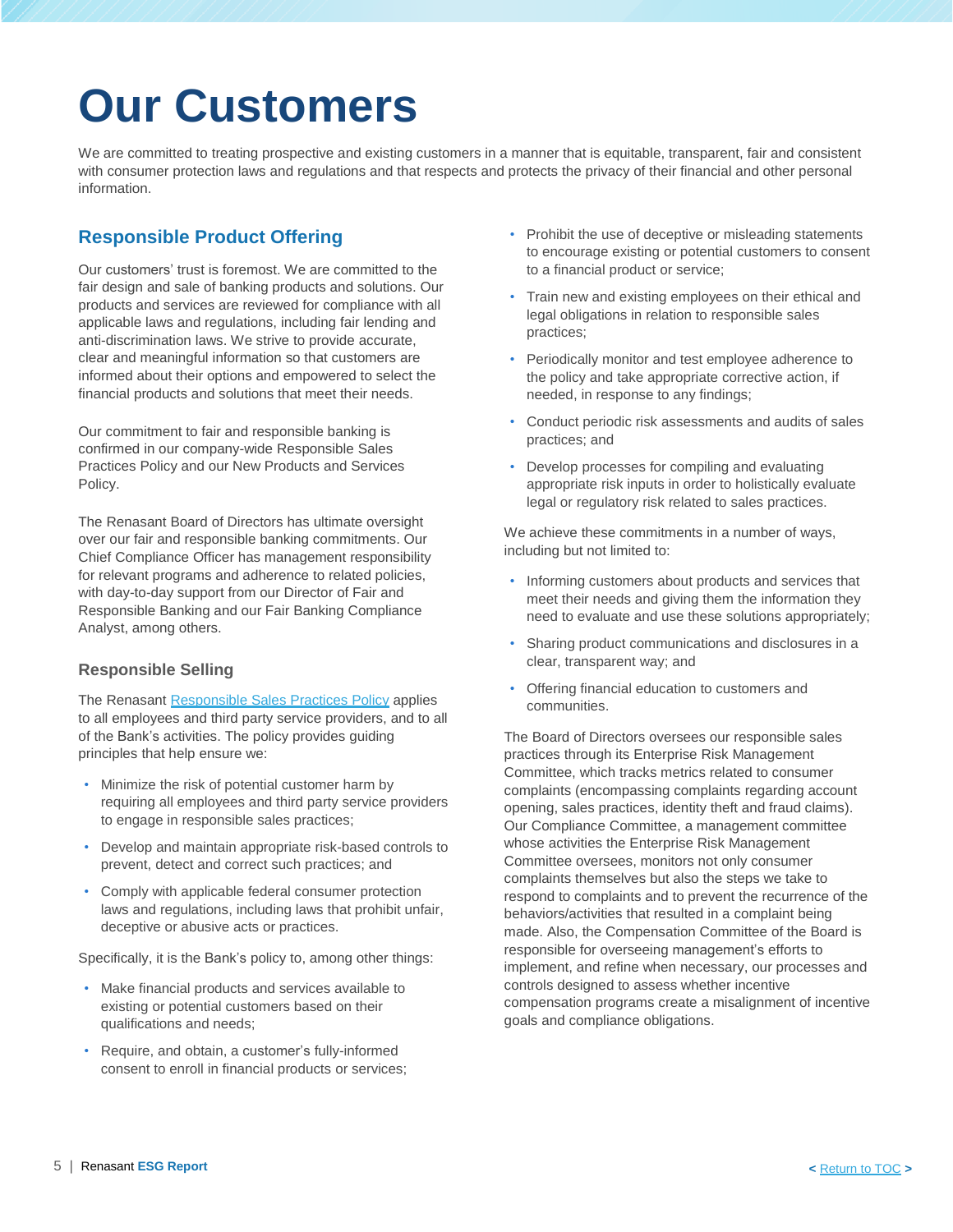# **Responsible Selling Training**

We invest in our employees by educating them on consumer protection laws and regulations so that they understand and adhere to our commitment to our prospective and existing customers to treat them fairly and transparently. All employees are assigned the following courses that pertain to retail integrity, and employees must complete this training annually:

- Unfair, Deceptive or Abusive Acts or Practices (UDAAP)
- Americans with Disabilities Act (ADA)
- Fair Lending: Basic Topics and Terms
- Privacy Compliance Basics
- Understanding, Leveraging, and Documenting Customer Complaints
- Information Security: Preventing Identity Theft
- Renasant Policies and Guidelines including:
	- Code of Business Conduct and Ethics
	- Responsible Sales Practices Policy
	- Anti-Discrimination, Harassment, and Retaliation Policy
	- $-$  Diversity and Inclusion
	- Whistleblower Policy
	- Information Security
	- ID Theft Policy and Program

In addition, the Understanding You® model is Renasant Bank's approach to engaging our customers in a meaningful way. It is a customer-centric, needs-based approach to engaging with our customers, reinforcing our commitment to being the financial advisor and provider of choice in each community we serve. The Understanding You® model and its components are aligned to the Bank's Vision, Mission and Core Values and teach how employees meet our customers' needs wherever they are in their financial journey. Currently, employees responsible for opening deposit accounts participate in an initial 3-day session; annual refresher training and coaching is provided.

### **New Products and Services**

The Renasant New Products and Services Policy confirms that we will review all new, expanded or modified products and services through an effective risk management process to ensure compliance with all federal and state laws, rules and regulations, including those that relate to consumer harm.

This process contains the following basic elements:

- Determining appropriate regulatory applicability and/or approval requirements;
- Performing thorough due diligence prior to introducing a new product or expanding/modifying an existing product;
- Developing and implementing controls and processes to determine that risks are properly measured, monitored and controlled; and
- Developing and implementing appropriate performance monitoring and review systems.

Under the leadership and direction of our Chief Risk Officer, we have completed a Product and Service Risk Assessment on all existing products and services. Going forward, each new, expanded or modified product or service will receive a Product and Service Due Diligence Review prior to its implementation. This review is designed to document and consider the risk of consumer harm, among other factors relevant to the new product or service.

# **Customer Experience**

We are committed to delivering an exceptional customer experience. As part of this commitment, we have developed a dedicated customer experience program: RNSTX. The RNSTX program is designed to provide a clear roadmap for continual improvement in customer service and customer loyalty and to promote customer advocacy.

Customer evaluation is a core element of the RNSTX program. Our customer evaluation process is designed to:

- Monitor the quality of the Bank's service and sales delivery from the customer's perspective;
- Recognize and reward employees who provide exceptional customer care;
- Enhance customer satisfaction by increasing our employees' awareness of the habits necessary for exceptional customer care; and
- Respond proactively to areas where improvements are needed.

Channels for evaluation cover all aspects of our business, including:

- In-Branch Evaluations
	- Personal Bankers/Managers
	- Lobby Teller
	- Drive-Thru Teller
- Customer Experience Center Evaluations
- Digital Channels
- New Account Opening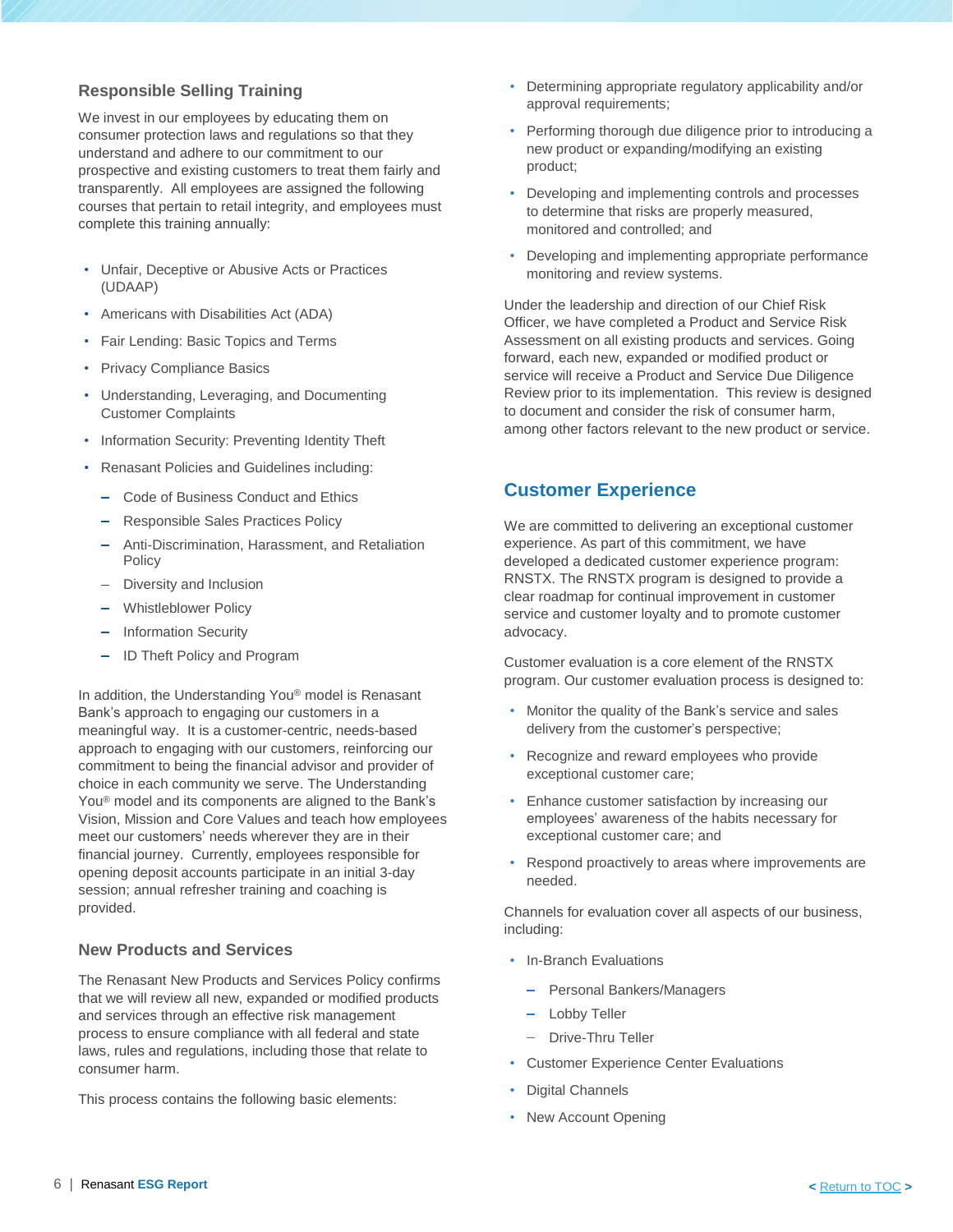- New Business Accounts
- New Consumer Accounts
- New Mortgage Loans

In 2021, we conducted over 7,600 customer surveys. We use the results of these surveys to inform various metrics designed to measure the effectiveness of our customer service efforts, including customer effort required to achieve the customer's objective, satisfaction, overall experience and loyalty scores. The surveys and metrics are designed to improve customer satisfaction trends, rather than provide individual performance snapshots.

Using the guidance from our surveys, we offer ongoing customer engagement training for all employees. In 2021, we delivered over 1,000 hours of customer engagement training to employees including retail team leaders, branch managers and personal bankers. In 2021, we also provided over 80 additional employee training sessions for customer engagement geared toward small business.

### **Customer Complaint Program**

Customer complaint monitoring is an important tool we use to enhance the customer experience, to identify and address emerging risks and to help implement adequate policies, procedures and controls for mitigating responsible sales practices risks.

Our complaint management process is designed to identify and closely monitor complaints relating to account opening, sales practices, identity theft and fraud claims as well as to recognize recurring or systemic incidents and trends.

Key components of our customer complaint program include:

- Regular training on the complaints handling process (understanding, leveraging and documenting complaints) for all employees, with a focus on customer service and compliance with applicable laws and regulations;
- Capturing complaints from a wide variety of sources, including new account surveys, mortgage product surveys, our website's "contact us" page, social media monitoring, Better Business Bureau complaints and third party product vendors;
- A centralized database that is used to record customer complaints and any actions taken to resolve the customer's concerns;
- A process to review every customer complaint for timely and thorough resolution;
- Root cause analysis performed by leadership and subject-matter experts throughout the company – This analysis is used to identify and correct issues and to find ways to enhance our customers' experience and our products, services and policies; and
- Board oversight Customer complaint program outcomes are reported to the Enterprise Risk Management Committee of Renasant's Board of Directors, and this committee has ultimate oversight of policy and product changes that result from the program.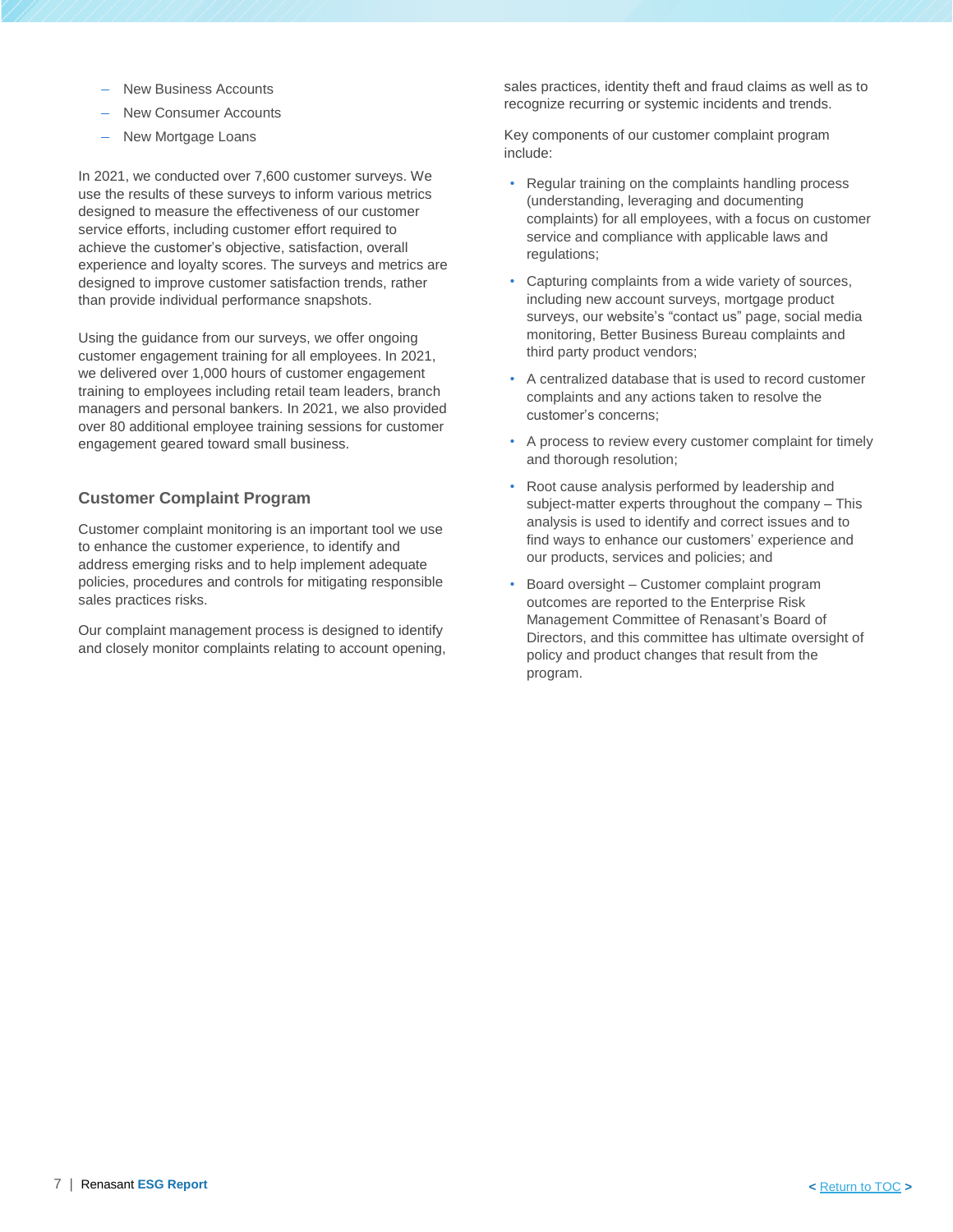# **Our Services**

# **Accessible Products and Financial Inclusion**

At Renasant, expanding access to financial products is central to our vision to be the financial services advisor and provider of choice in each community we serve.

We believe home ownership can provide a pathway to financial wealth, which, in turn, strengthens our communities. We support home ownership for low- and moderate-income borrowers, and we are proud to have helped our customers purchase, refinance or improve their homes by offering a suite of mortgage products that are affordable, flexible and sustainable.

# **Community Homebuyer Product**

Our Community Homebuyer Mortgage product is an innovative Community Reinvestment Act focused loan program that is offered in markets where we have branches. The product is designed to be attractive to borrowers in low- and moderate-income census tracts and contains terms and features to support applicants who may not otherwise qualify for our traditional mortgage products.

We originated 655 Community Homebuyer Mortgage loans in 2021 totaling over \$120 million, nearly doubling, by dollar value, the number of such mortgage loans we made in 2020, when we made 418 such loans totaling approximately \$68.5 million. We intend to continue our efforts to expand the reach of our Community Homebuyer Mortgage product to qualified borrowers across Renasant's footprint.

# **Helping Low- and Moderate-Income Borrowers**

The Bank, through its secondary market operation, actively pursues mortgage loans in government-sponsored programs with features that we believe are attractive to low- and moderate-income borrowers. In 2021, we loaned \$810 million through federal and state governmentsponsored programs. The federal programs we participate in include:

- United States Department of Agriculture (USDA) Guaranteed Rural Housing – offers low interest rate loans to individuals in rural communities
- Federal Housing Association (FHA) allows lower income individuals to borrow money for the purchase of a home that they would not otherwise be able to finance
- Veterans Administration offers long-term financing to eligible veterans and surviving spouses
- Fannie Mae Home Ready a community lending mortgage that offers low down payment and underwriting flexibilities to qualified borrowers who meet specific income criteria
- Fannie Mae Homestyle Renovation a lending product for home renovation that offers lower down payment and credit requirements than traditional renovation financing programs
- Freddie Mac Home Possible a community lending mortgage that offers low down payment and underwriting flexibilities to qualified borrowers who meet specific income criteria
- Freddie Mac HomeOne available to first-time homebuyers for a low down payment

In addition to these federal programs, we also made loans through programs sponsored by states in our footprint:

- Georgia Dream FHA available to first-time homebuyers and buyers who have not owned a home in three years or are purchasing in an area targeted for low-income borrowers, providing down payment assistance
- Alabama Housing Conventional, FHA Step Up designed specifically for moderate-income homebuyers who can afford a mortgage but need help with the down payment
- Florida Housing Finance Authority first mortgage products and down payment and closing cost assistance as well as second mortgage programs to eligible first-time homebuyers
- Mississippi Housing Conventional promotes affordable first mortgage financing and down payment assistance for eligible homebuyers
- South Carolina Housing offers first mortgage products and down payment and closing cost assistance as well as second mortgage programs to eligible first time homebuyers
- Tennessee Housing Conventional makes home ownership possible with affordable first mortgage financing and down payment assistance for eligible homebuyers

### **Community Development Loans**

The Bank is committed to serving and improving the communities where we operate, including through dedicated community development loans. Community development loans include loans for affordable housing and community services for low- or moderate-income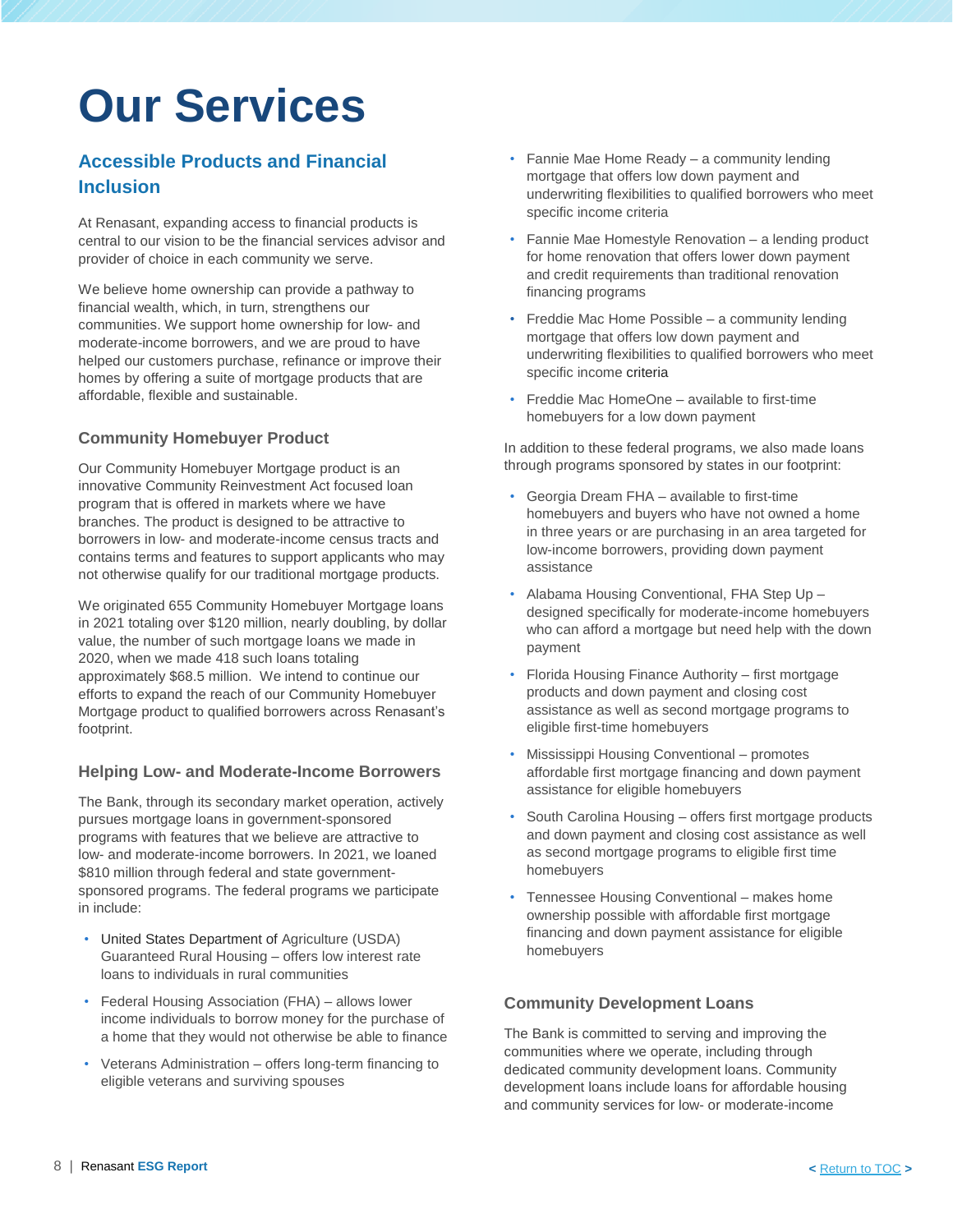individuals, economic development loans for small businesses, and loans to revitalize low- or moderateincome geographies. In 2020 and 2021, we made \$470 million and \$460 million in Community Development loans, respectively.

Proceeds from our community development loans were used, among other initiatives, to finance:

- apartment buildings in low- and moderate-income areas
- a development company that specializes in construction of low-income housing
- a non-profit primary care facility that serves homeless, uninsured and underserved people
- assisted living facilities in moderate income areas
- a line of credit for a Community Development Financial Institution (CDFI)
- a loan to a non-profit organization providing services to victims of domestic violence and their families
- a line of credit to a nonprofit charitable organization that provides displaced and homeless veterans with the social services needed to totally reintegrate them back into society
- a loan to a housing authority that works closely with local governments to develop long-term housing plans for the community

The Bank also invests in the communities we serve by purchasing municipal bonds, tax credits and mortgagebacked securities. In 2021, these purchases totaled almost \$93 million.

#### **Community Development Financial Institution Partnership – Renasant a "go to partner" for the Atlanta Neighborhood Development Partnership**

A chartered member of the NeighborWorks Network, Atlanta Neighborhood Development Partnership (ANDP) is a nonprofit organization that develops, finances and advocates for affordable housing at a scale that promotes racial equity and healthy communities where families thrive. Financing is provided through the ANDP Loan Fund, which is a Community Development Financial Institution. ANDP is recognized as a leader within the industry as a best-inclass CDFI by governmental entities such as the U.S. Treasury's CDFI Rapid Relief Fund and business periodicals like the Atlanta Business Chronicle.

John O'Callaghan, ANDP's Executive Director, describes Renasant Bank as "our go to partner when we have a government entity providing Home or other Subsidy … or have a Governmental or Impact Investor that is willing to take a second or third position."

Over the past three years, Renasant has provided capital to this CDFI in the following ways:

- A first loan was done using two facilities totaling approximately \$1,850,000 for the purpose of purchasing 13 duplexes that provide affordable housing to low-tomoderate income individuals and families.
- A second facility is a non-revolving \$5,000,000 line of credit to ANDP to acquire 50-60 single family homes throughout Metro Atlanta as part of its Preparing Affordable Options for Tenancy to Homeownership Program (PATH).

In both instances the capital is completely deployed and each facility is performing well. We continue to work with ANDP to determine other ways that we can support their work in affordable housing in Atlanta and across north Georgia.

### **COMMUNITY REINVESTMENT ACT – FOUNDATIONCAPITAL REFERRALS**

The Community Reinvestment Act (CRA) encourages financial institutions to help meet the credit needs of communities in which they do business, including lowand moderate-income neighborhoods.

Thanks to Renasant's reputation as a good community and CRA partner, in 2021 we received a number of referrals to small businesses based in our local communities through FoundationCapital. FoundationCapital is a Birmingham, Alabama-based Small Business Administration Certified Development Company that partners with local financial institutions and the federal government to provide financial services for small business borrowers.

### **COVID-19 Pandemic Support**

In 2021, the Bank processed more than \$778 million in Economic Impact Payments, facilitating the delivery of government stimulus payments to our customers during the ongoing COVID-19 pandemic. As we did in 2020, our bankers worked with many customers to provide accommodative repayment terms for those impacted by the economic strain caused by the pandemic.

# **Sustainable Impact**

#### **Financing Green Construction**

A significant portion of the new construction projects we currently finance incorporate, to varying degrees, leading environmental standards, including Leadership in Energy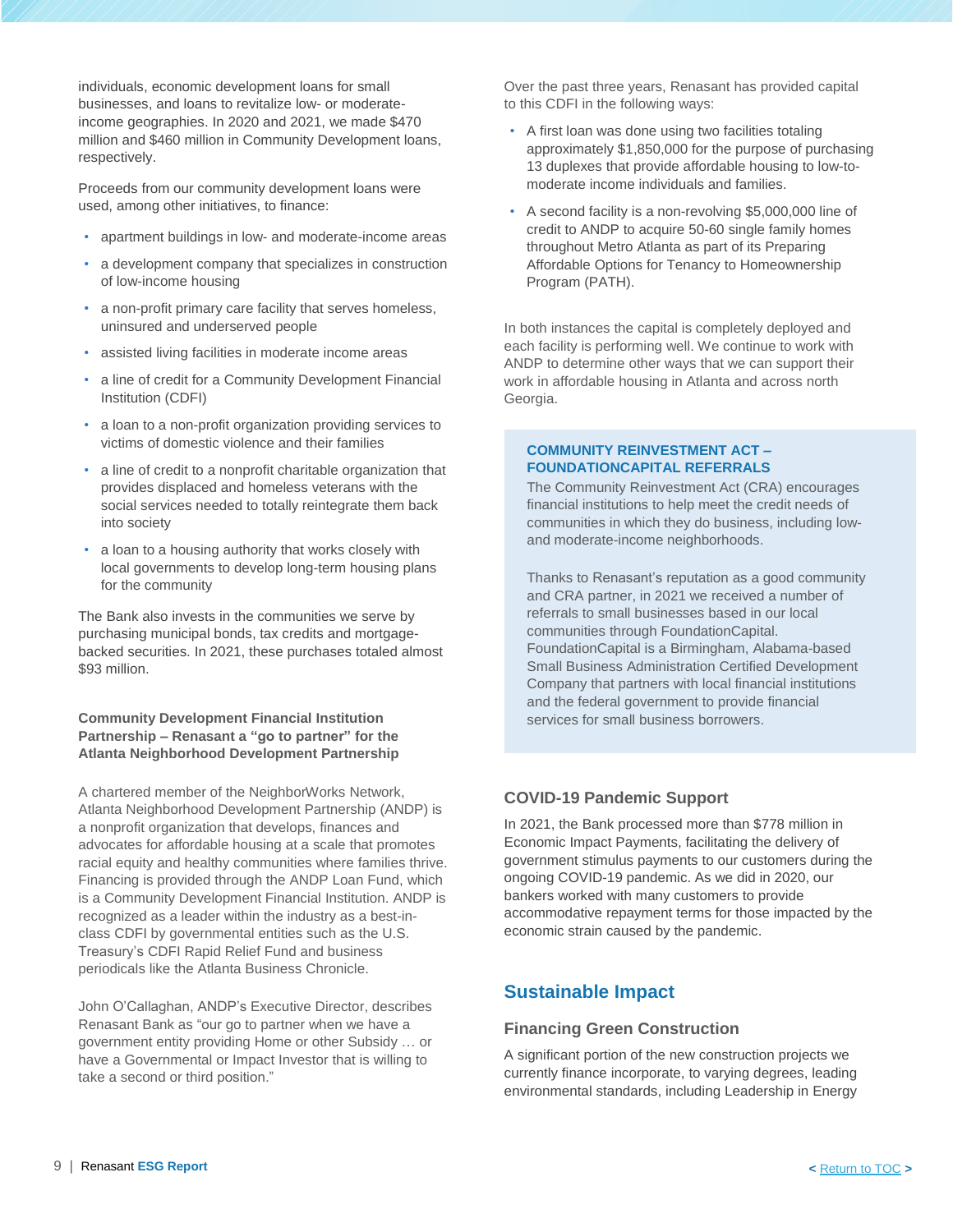and Environmental Design (LEED) and National Green Building Standard (NGBS) certification. Although many borrowers whose projects include green building elements ultimately elect not to pursue official certification, in 2021 we provided over \$103 million in financing for construction

projects where, if construction is ongoing, the sponsor of the project has indicated its intent to pursue a LEED or NGBS certification or, for completed projects, LEED or NGBS certification has been received.

#### **ZOM LIVING – AZALEA APARTMENTS, FLORIDA**

Renasant provided a \$36.7 million construction loan to ZOM Living for the development of a 289-unit, Class A multifamily property that will be known as Azalea Apartments. ZOM will work with its consultants throughout the construction process to ensure that the project is tracking toward the intended goal of achieving the NGBS Silver certification. The NGBS is the nation's leading green building certification program and requires certified projects to incorporate environmentally responsible features with regard to the site, energy efficiency, water efficiency, sustainable materials and a healthy indoor environment.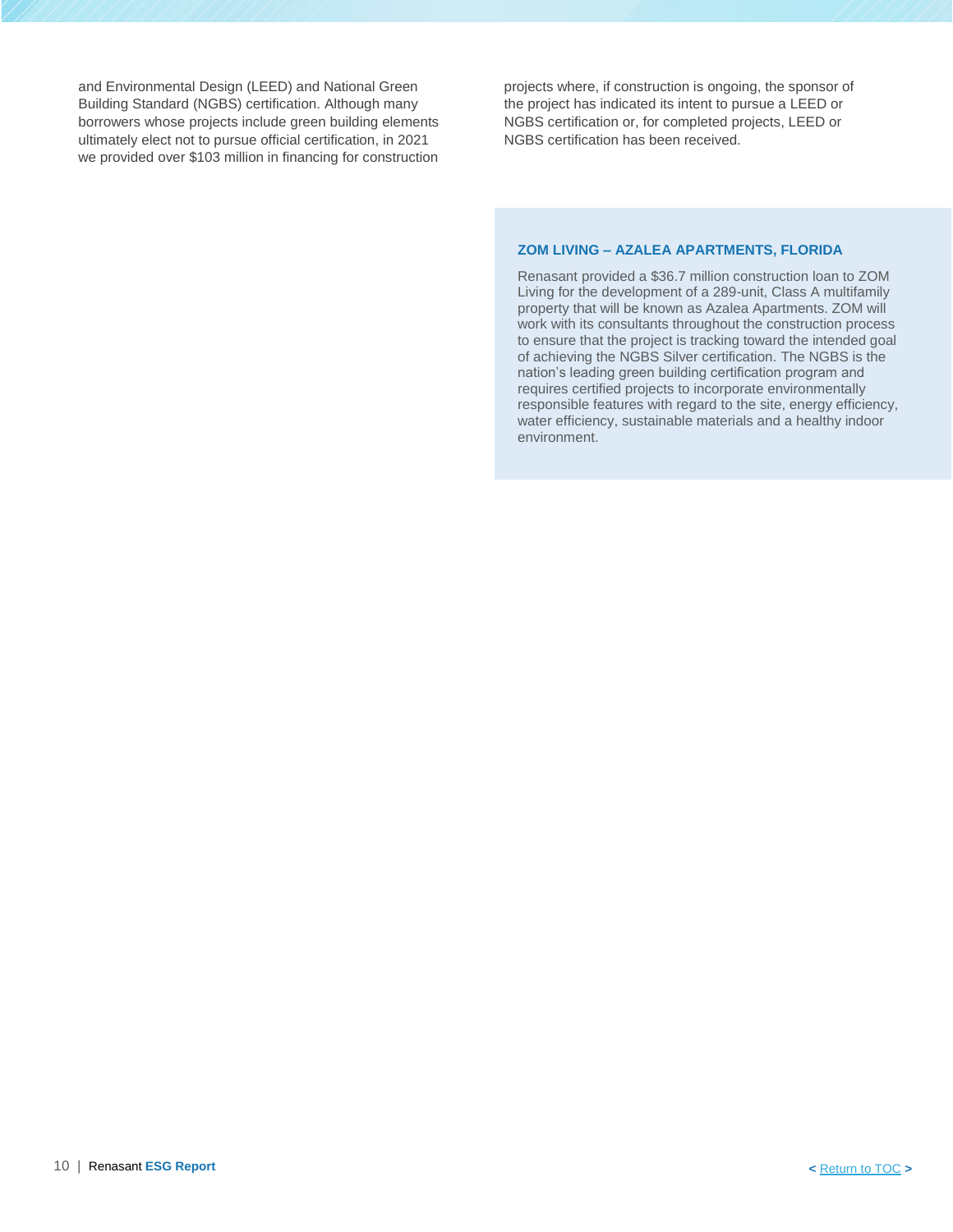# **Our Communities**

At Renasant we understand that community outreach is a catalyst for business growth. We are committed to community development and small business growth beyond just our lending activities. We demonstrate this commitment by focusing on community outreach efforts that support the building and sustainability of all communities we serve. We seek to understand the needs of our communities and then work collaboratively to facilitate efforts in meeting those needs through our Community Development and Outreach program, called Renasant Roots.

Renasant Roots is a financial education resource that includes credit and home ownership education, small business technical assistance, youth mentoring and charitable contributions. During 2021, we completed more than 1,600 community engagements throughout our sevenstate footprint, totaling more than 5,000 hours of intentional service participation.

Ongoing Renasant Roots programs, in which employees regularly participate, include:

- Financial Education
	- Financial literacy sessions. Sessions are taught with tools from the Federal Deposit Insurance Corporation's Money Smart Curriculum and the Balance Financial Education program. Money Smart is a comprehensive financial education curriculum designed to help low- to moderate-income individuals outside the financial mainstream enhance their financial skills and create positive banking relationships.
	- Financial education and homebuyer renovation seminars, in partnership with state and local neighborhood housing partners. These programs work to educate residents about first-time home ownership.
	- Financial education and credit rehabilitation workshops, in partnership with various non-profit affiliates (including United Way agencies), local community and economic business support programs and neighborhood CDFIs. These Workshops are offered to residential and small business prospects in support of neighborhood revitalization efforts throughout our footprint.
- $-$  Financial education training in collaboration with residential housing authority districts in urban and rural markets. Various classes on how to manage checking accounts, the importance of saving, budget management, as well as focusing on when to get a mortgage and other loans, are provided to residents of housing authority districts to support home ownership sustainability.
- The Nest, a financial and economic empowerment program for women. The Nest is a platform of information and support so that women can find a partner in business, money and entrepreneurship.
- Small Business Mentoring
	- Renasant, in partnership with the Birmingham Business Resource Center, has developed a Small Business Mentoring and Capacity Building Program for local business owners. The objective is to facilitate technical assistance for entrepreneurs to improve their financial well-being and stimulate job creation for the local economy. Upon completion, participants are eligible to receive a capacity building grant. In 2021, 21 small businesses graduated from the program and grant contributions totaled over \$50,000.
- Financial Contributions and Gifts Benefiting worthy causes that support financial well-being and/or home ownership.
	- $\sim$  10  $\pm$ During 2021, we made over \$1.4 million in charitable contributions that supported our CRA and corporate social responsibility efforts.
	- We lease our original headquarters for \$1 a year to a non-profit art museum.

#### **MISSISSIPPI CHILDREN'S PROMISE ACT**

Under the Mississippi Children's Promise Act, the State of Mississippi allows us to allocate a portion of our state tax liability to not-for-profit entities that provide much needed assistance to foster care systems and educational services to disadvantaged students.

In 2021, Renasant received a full allotment of our request to allocate such state tax liability to not-for-profit entities in Mississippi who assist in foster care and adoption services, located in cities/counties where our bank branches are located.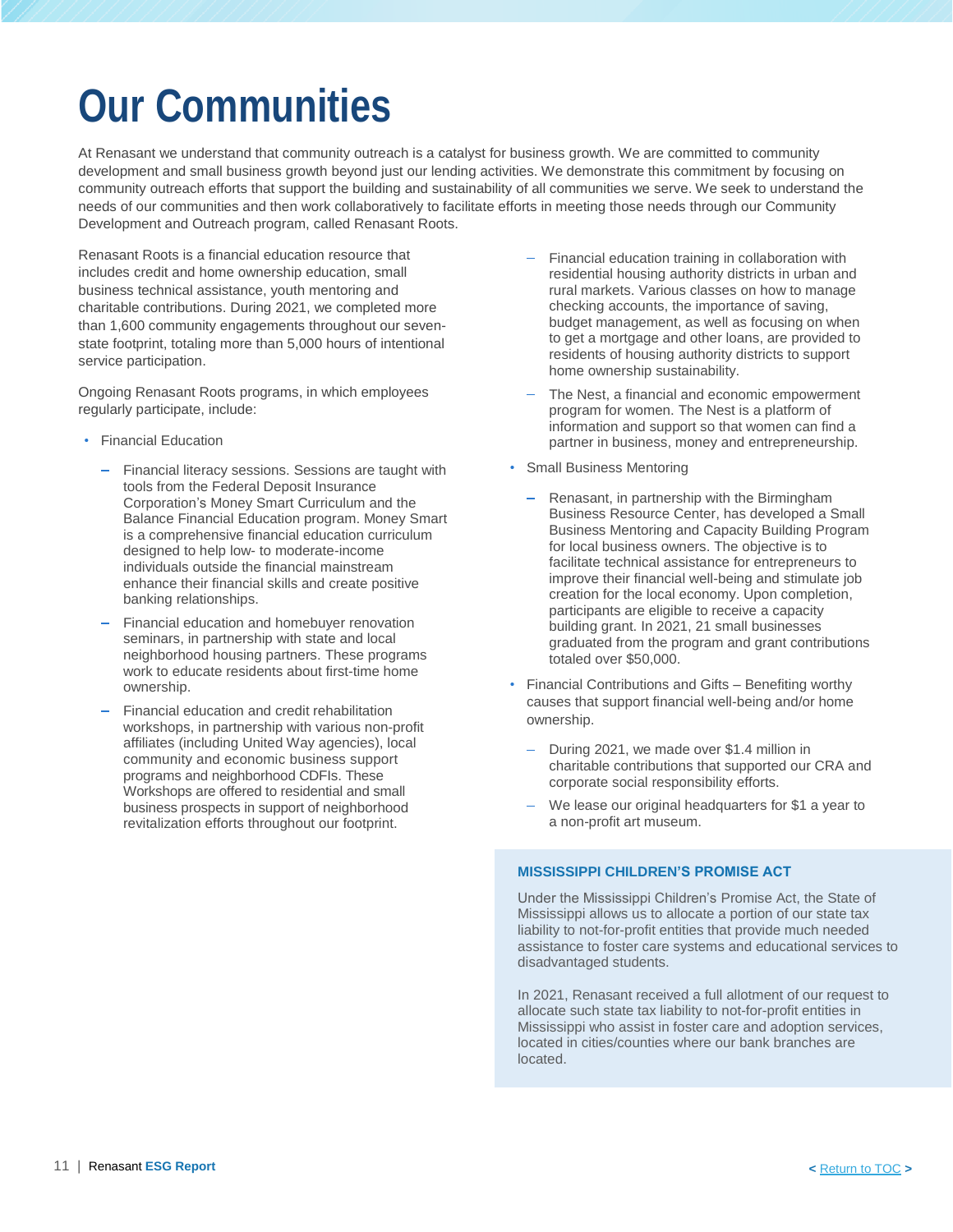# **Our People**

We attract and retain employees with competitive compensation and benefit programs, learning and development opportunities that support career growth and advancement opportunities and employee engagement initiatives that foster a strong, inclusive company culture.

Through our dedicated organizational development program, we assess our human capital opportunities and needs and focus on building the individual capabilities of our employees to facilitate achieving the overall goals of our organization. We aggregate and analyze critical human capital metrics, including employee retention, to monitor the success of our strategy and make adjustments accordingly.

# **Attracting and Retaining Talent**

Our compensation program is designed to be marketcompetitive and internally equitable to attract, retain, motivate and reward a high-performing workforce. 100% of our workforce is based in the United States, where our comprehensive benefits package for all full-time employees and eligible dependents includes:

- Medical, dental and vision healthcare plans
- HSA and FSA Medical and Dependent Care
- Group Life /Accidental Death & Dismemberment/Long-Term Disability Insurance
- Voluntary Life Insurance Term and Whole Life
- Supplemental Disability Plans
- Renasant Bank  $401(k)$  with employer matching contribution and discretionary profit-sharing
- Employee Assistance Program Available to all employees and immediate family members
- Tobacco Cessation Program
- Family Medical Leave
- Paid Time Off vacation, sick leave, bank holidays, bonus days
- Employee Savings Plan
- Renasant Mortgage Lending fee waiver
- Employee discounts/fee waivers for select banking products – for both full-time and part-time employees
- Cellular service discounts

Eligible part-time employees are also offered paid time off and may participate in the Renasant Bank 401(k) plan.

# **Talent Development**

### **Learning and Development**

Our learning and development program is designed to enhance the skills of our employees and provide quality resources to support professional development and training across the organization, with a common goal of achieving Renasant's vision of becoming the financial services advisor and provider of choice in each community we serve.

Our learning and development team is a strategic partner across all lines of business and back-office functions. It is committed to provide the necessary support, guidance and resources to achieve corporate goals and objectives and create greater employee growth, development and retention.

All employees receive regular, ongoing job-specific training, both in-person and via our e-learning platform, to ensure they have the skills required to work confidently and to enhance their knowledge and expertise over time. In 2021, employees completed over 78,000 hours of training, which equates to approximately 30 hours of training per employee.

We also assist (financially and otherwise) eligible employees in securing and maintaining industry-specific qualifications, including but not limited to various licenses related to insurance and securities, credit training, Certified Public Accountant certifications and relevant compliance and legal qualifications.

### **Leadership Training**

Enabling the development of the current and next generation of leaders is a core element of our learning and organizational development initiatives.

Our leadership curriculum available for various levels of management includes the following elements:

- Coaching and developing others
- Effective communications
- Giving and receiving feedback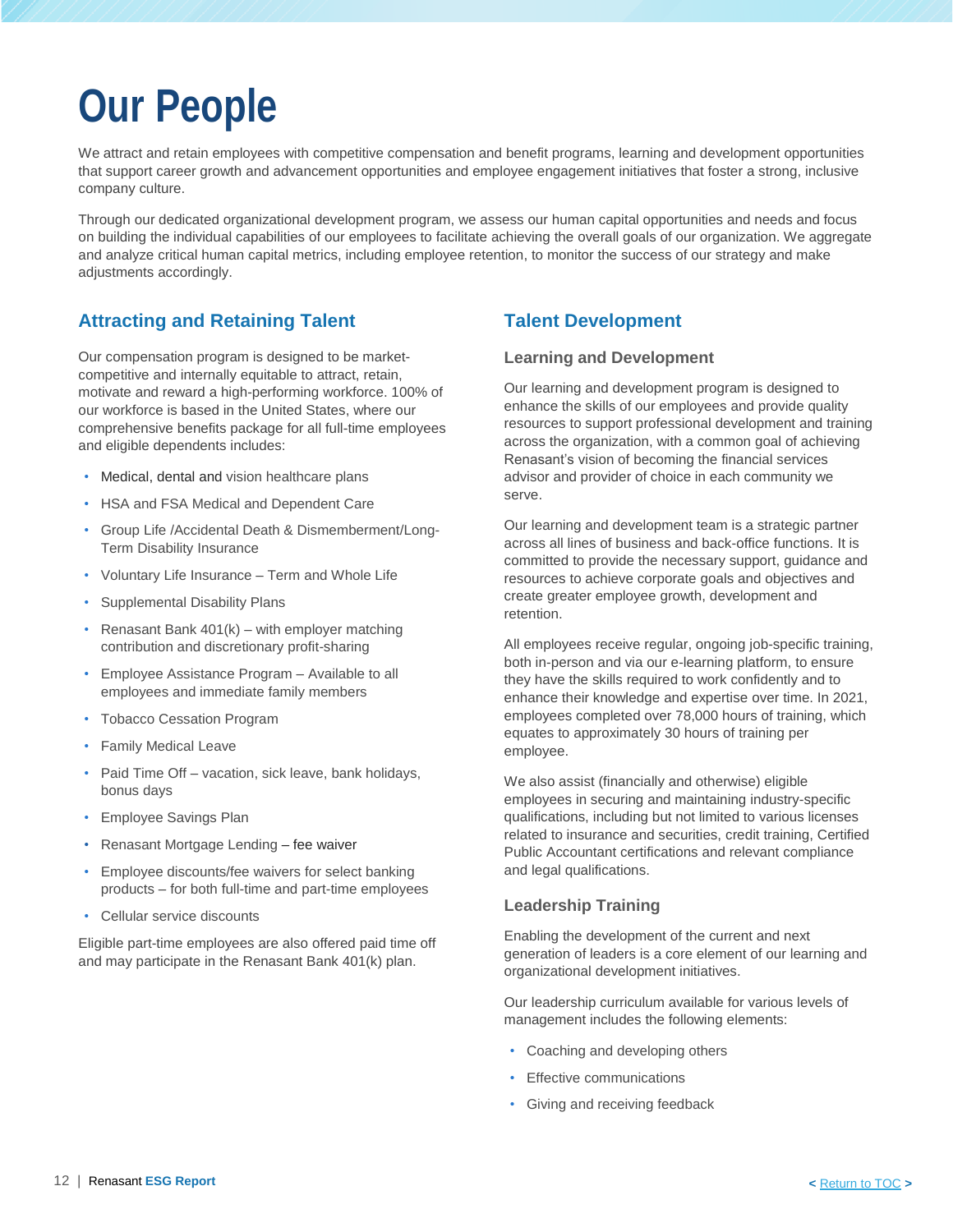• Managing change

In 2021, over 160 leaders completed our "leader experience" program. The curriculum is focused on communication, influence, accountability, developing people, culture and change management.

#### **IGNITE LEADERSHIP CONFERENCE**

IGNITE is a full-day leadership summit designed to inspire attendees to lead and create change within their organizations and communities. Renasant is proud to be an IGNITE sponsor.

Held early each year, attendees:

- Learn strategies to develop better leadership skills
- Are exposed to new ways of thinking about their organization's mission and products
- Learn techniques to work more efficiently
- Exchange ideas and solutions
- Collaborate with employees working across the Bank's footprint and rising leaders from other companies

### **Performance Development and Engagement**

It is expected that managers work closely with their employees to ensure performance feedback and development discussions take place on a regular basis. In 2021, 100% of our employees had a learning and development plan in place, and annual performance reviews are utilized as a resource for development and merit reward opportunities.

We conduct an annual employee engagement survey and an annual Internal Service Quality survey. In 2021, our engagement survey was made available to all employees, and we achieved a 69% response rate (up from 60% in 2020). Overall, results were positive with 73% of the responses agreeing or strongly agreeing with favorable statements about working at Renasant. "How satisfied are you with this organization as a place to work" was the highest rated response.

# **Equity, Diversity and Inclusion**

As confirmed in our public **Diversity and [Inclusion](https://www.renasantbank.com/resources/corporate-policy-information) Policy**, Renasant is committed to fostering, cultivating and preserving a culture of diversity and inclusion. We accept and embrace our differences and believe that our life experiences, knowledge, talent, communication skills, innovation and character enhance our ability to achieve our mission.

We have established a nine-member Social Responsibility, Diversity and Inclusion (SRDI) committee to develop a comprehensive Diversity and Inclusion strategic plan as a roadmap for our collective success. Committee representation includes:

- Senior leadership, including our President/CEO
- Human resources, including our dedicated Diversity **Officer**
- Risk Management
- Retail
- At-large members representing different divisions of the company and at differing levels.

The Diversity and Inclusion strategic plan is designed to advance Renasant's existing diversity and inclusion program for increased understanding and outcomes. It is focused on five primary goals:

- Goal 1: Education, Communication & Development
- Goal 2: Workplace Diversity
- Goal 3: Workplace Inclusion
- Goal 4: Business Development & Supplier Diversity
- Goal 5: Measurement and Evaluation of Plan Success and Progress

Annual diversity education and training are mandatory for all employees.

Renasant Bank also participates in various programs designed to offer development and leadership opportunities to women and minority employees. In addition, Renasant highlights the talents of employees working in all lines of business in the company through internal and external recognition announcements.

### **RISE WITH RENASANT**

At Renasant Bank, we are steadfast in our mission to support female leaders, achievers and innovators. Rise [with Renasant](https://renasantnation.com/rise?_ga=2.112565444.1116397648.1649172644-1727377273.1649172644) is our women's empowerment initiative, bringing together women in the Renasant workforce and in the wider communities we serve. Rise with Renasant is intended to help them:

- Lead encouraging women to pursue leadership positions within Renasant and throughout the various businesses and communities in which they live and work
- Create supporting female entrepreneurs
- Grow supporting all talented women on their journey to success

In May 2022, we hosted our first women's summit. We welcomed more than 75 women from across Renasant who heard from external speakers as well as from internal female leadership and corporate board members.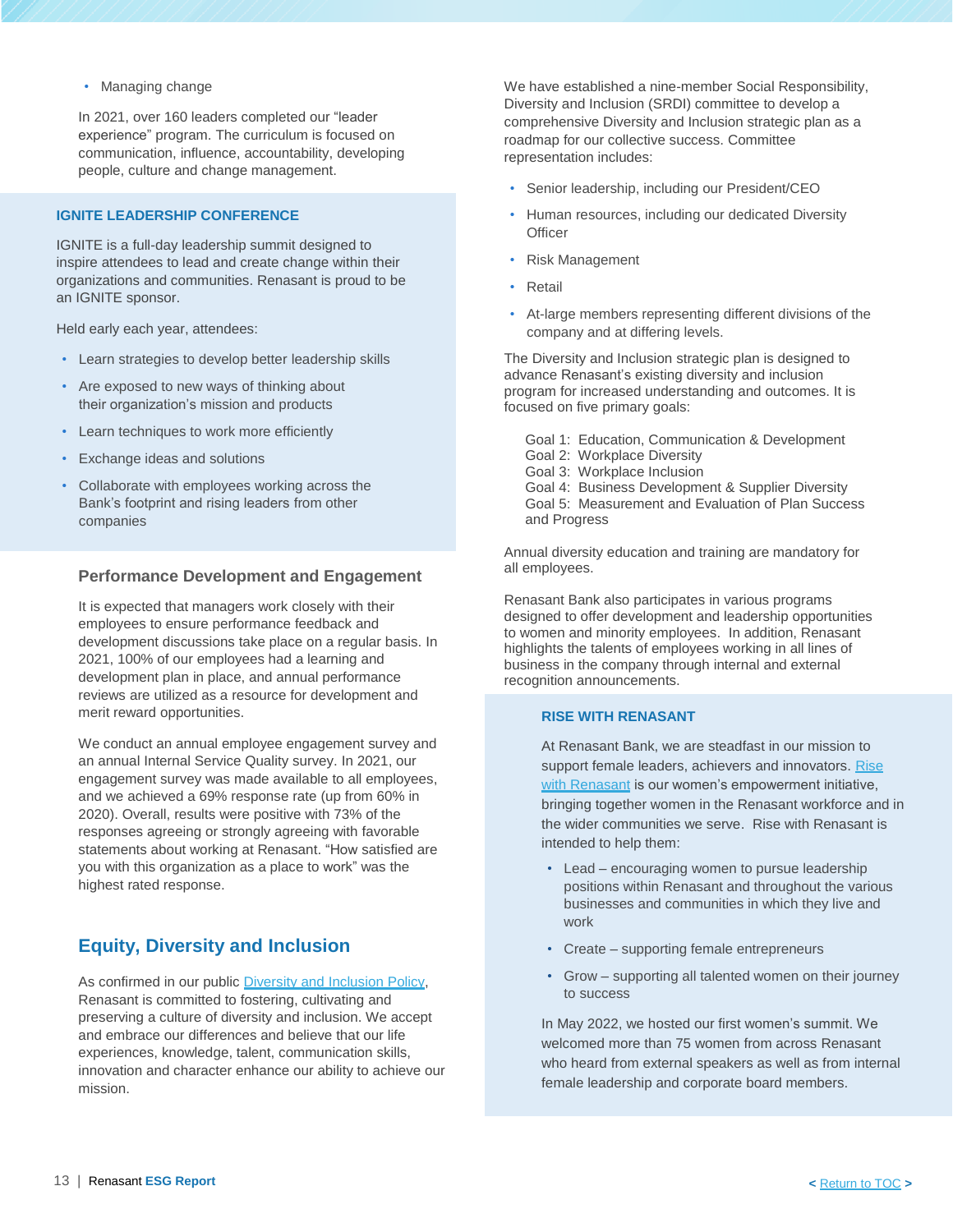# **How We Operate**

# **Ethics, Compliance and ESG Oversight**

We have a steadfast commitment to maintaining the highest standards of business and professional conduct and compliance. A consistent effort to uphold strong values and to make the right choices in how we conduct business is critical to earning the trust of our customers and other stakeholders.

# **Board and Managerial Oversight**

Our Board of Directors and executive leadership team are committed to ethical business practices. Our Board stays abreast of corporate governance best practices and changing regulatory requirements, solicits and carefully considers feedback from stakeholders, and makes changes it believes are in the long-term best interest of Renasant and the creation of long-term value for our shareholders and other stakeholders. The Board conducts an annual review of the company's corporate governance practices. The Audit Committee monitors our internal controls, compliance and ethics, and the Enterprise Risk Management Committee monitors our enterprise-wide risk management program.

We maintain good governance and operations through written policies and auditing programs throughout the company. Relevant documentation, including our [Corporate](https://investors.renasant.com/static-files/599510c4-acc0-439d-8da5-5cb57d35ec70) [Governance](https://investors.renasant.com/static-files/599510c4-acc0-439d-8da5-5cb57d35ec70) Guidelines and our Code of [Business](https://investors.renasant.com/static-files/84b7b7ae-934e-4a9b-9e50-29764b4f61d9) Conduct and [Ethics,](https://investors.renasant.com/static-files/84b7b7ae-934e-4a9b-9e50-29764b4f61d9) can be found on the Corporate Governance page of Renasant's website. These and other written policies, procedures and controls set the standards that guide our efforts to achieve the highest levels of responsibility, integrity and legal compliance across our business.

# **ESG Oversight**

The Nominating and Corporate Governance Committee of the Board has specific responsibility for the oversight of Renasant's policies and practices with respect to ESG matters, as confirmed in the [committee's](https://investors.renasant.com/static-files/f7e84e22-c2f2-4ce5-b13e-71906a1e54cb) charter, while the Enterprise Risk Management Committee is developing our processes and procedures relating to the identification, monitoring and mitigation of ESG-related risks.

In addition, the Board periodically reviews the company's responsible product and services policies and practices, community investment initiatives, data privacy and security and human capital strategies, among its other oversight activities. Furthermore, the Board is responsible for overall risk oversight of the company, which includes certain environmental, social and governance matters.

The Board also has responsibility for the consistent evaluation of the Diversity and Inclusion strategic plan and receives a biannual (twice a year) update from the SRDI committee regarding plan implementation, successes and engagement status.

Our executive leadership team, subject to oversight by our Board, structures, monitors and adjusts responsible product and services policies and practices, community investment initiatives, data privacy and security and human capital efforts in a manner intended to best serve the interests of the company and all of its stakeholders. Each year, our executive leadership team reviews our long-range strategic plans. These plans consider, as appropriate, longterm sustainability implications and the ability to meet customer needs related to sustainability issues.

At an operating level, the following senior managers have ultimate responsibility for critical areas of our sustainability initiatives:

- Governance and Ethics: General Counsel
- Responsible Products and Services: Chief Operating **Officer**
- Data Privacy and Security: Chief Information Security **Officer**
- Human Capital: Chief Human Resources Officer

### **Ethics Compliance Program**

Our ethics compliance program is designed to implement the requirements of our Code of Business Conduct and Ethics, as well as identify, manage and mitigate the risk of non-compliance with those requirements.

Key components of the program include:

- A governance structure designed with input from qualified consultants and legal advisors and overseen by executive leadership;
- Training and awareness activities all employees are required to undertake mandatory annual training on ethical standards, which includes an obligation to review and acknowledge their obligations under the Code of Business Conduct and Ethics;
- Monitoring and testing for compliance;
- Monitoring and testing of officer and employee transactions for fraud and conflicts of interest;
- Periodic assessment of corruption risks and control effectiveness; and
- Protocols for managing and reporting material issues.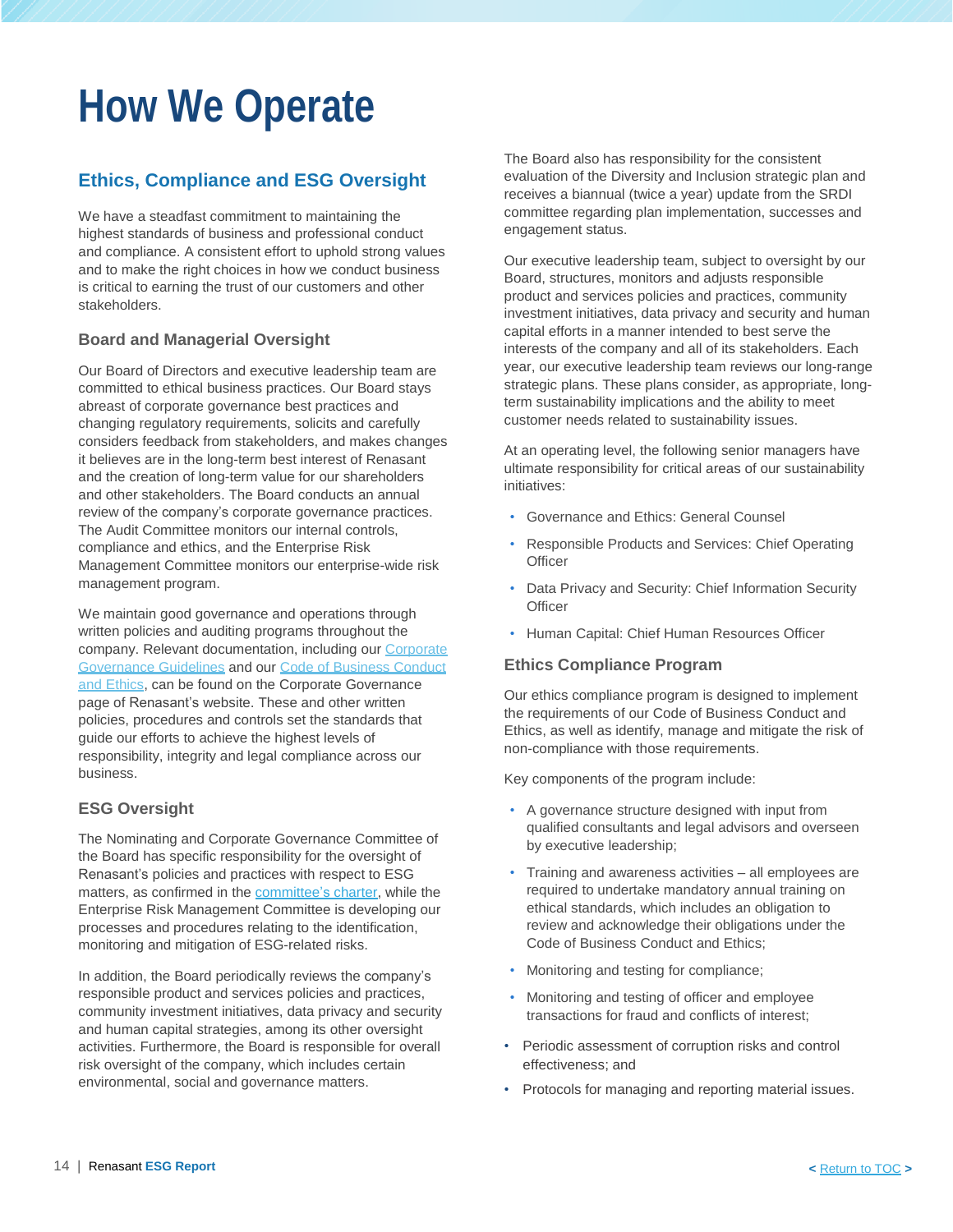# **Anti-Money Laundering**

As confirmed in our [Bank Secrecy Act \(BSA\)/Anti-Money-](https://investors.renasant.com/static-files/a7a5479c-223e-4a54-946e-faf38e2c980c)[Laundering \(AML\) Statement,](https://investors.renasant.com/static-files/a7a5479c-223e-4a54-946e-faf38e2c980c) we are committed to combating money laundering and other financial crimes and complying fully with all applicable laws and regulations relating to combating money laundering. Compliance with all applicable anti-money laundering laws and regulations and sanctions programs is strictly required.

The Renasant BSA/AML compliance program contains the following components:

- A comprehensive and detailed BSA Program that supplements the BSA Policy and details the system of procedures, internal controls, risk mitigation and risk monitoring associated with the program.
- Designation of a BSA/OFAC Officer, responsible for overseeing the BSA Program and coordinating and monitoring day-to-day compliance with the BSA, Office of Foreign Assets Control (OFAC) and the associated regulatory framework.
- BSA/AML/OFAC risk assessments, covering new products, services, lines of business, and/or locations – risk assessments are presented to the Board of Directors for review and approval on an annual basis.
- In addition to AML software that performs monitoring for suspicious transactions, the Bank maintains an online portal for all employees to report suspicious behavior and transactions. Employee participation is encouraged by randomly selecting and rewarding employees who submit suspicious transactions. All suspicious transactions are reviewed timely with appropriate action taken to mitigate risk.
- Mandatory AML and OFAC training for all directors, officers and employees.
- Annual review of controls and adherence to the BSA/AML/OFAC guidelines by our internal auditors as well as periodic reviews by our primary regulators.

### **Whistleblower Policy and Programs**

Our Whistleblower Policy outlines Renasant's commitments and procedures regarding the receipt, retention and treatment of complaints regarding unethical behavior, the confidential, anonymous submission of complaints and the protection against retaliation for reporting such activities.

We maintain a whistleblower hotline for employees to report complaints regarding accounting, internal accounting control, auditing matters or unethical behavior.

Our Director of Internal Audit is responsible for handling complaints forwarded from the whistleblower hotline. The process involves reviewing every hotline complaint, determining if any investigation is warranted and communicating the results of any investigation to the Audit Committee of the Board. When appropriate, the Director of Internal Audit consults with our General Counsel, our Chief Risk Officer and/or our Director of Human Resources to determine the appropriate response to a hotline complaint.

On average, we receive 8-10 complaints per year through the whistleblower hotline – 2021 was in line with average. Most are human resources-related in nature (and none in 2021 raised any material issues).

# **Data Privacy and Security**

We apply industry-leading data privacy and information security standards in our business. We have a duty to our customers and employees to proactively safeguard and handle their data, systems and technology in line with continually-developing regulatory frameworks and best practices.

### **Data Privacy and Security Oversight**

To oversee our data privacy and security commitments, we have established a Technology Committee of the Board. The purpose of the Technology Committee is to assist the Board in fulfilling its responsibilities relating to the oversight of the Bank's strategies and operations with respect to information technology matters, data security and cyber security, business continuity and disaster recovery, which includes the review and approval of significant investments to support these strategies and operations. The Technology Committee works in tandem with our Enterprise Risk Management Committee, which also reviews the risks related to our information technology matters, including cyber security, and the controls designed to mitigate these risks.

Our Chief Information Security Officer provides a cybersecurity report to the Board of Directors annually and provides quarterly cybersecurity reports to the Enterprise Risk Management Committee and Technology Committee.

### **Data Privacy Management**

Our [privacy](https://www.renasantbank.com/resources/privacy-policy) policy commits us to protecting customer information that we receive and details when and how we obtain data and for what purposes, i.e., in connection with account opening, customer otherwise provides, etc.

Specific commitments include:

- Posting changes to our privacy policy online in a timely manner
- Notifying impacted customers of a data breach where personally identifiable information (PII) was exposed in a timely manner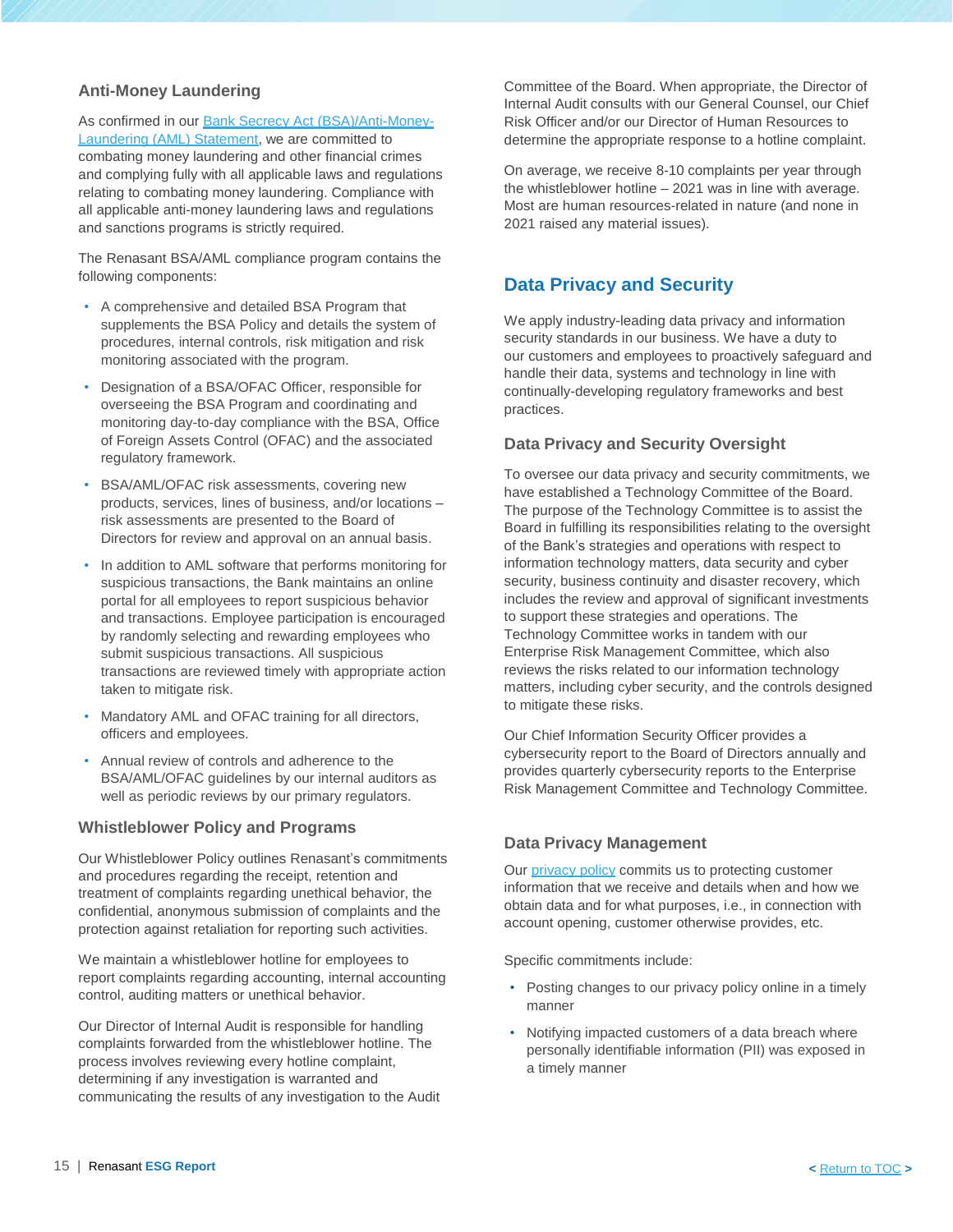- Obtaining user data through lawful and transparent means, with consent where required, and using it only for the stated purpose
- Clearly identifying the information we collect, use, share and retain
- Requiring third parties with whom we share data to comply with Renasant policies

To meet our obligations under the Gramm-Leach-Bliley Act, in all contracts under which nonpublic personal information is transferred, we require third parties to have appropriate privacy safeguards.

Our Compliance and Risk Management departments within the Bank, working in tandem with the applicable business units, evaluate all privacy protocols for all new products and services, as well as ongoing maintenance or changes occurring to existing products, services and systems. In addition, the Renasant Data Governance Policy addresses privacy-related issues and is monitored by a Data Governance Functional Team, comprised of data stewards that work to determine that data integrity is maintained in each business unit.

All employees receive mandatory training on data privacy.

### **Information Security**

Renasant Bank's Information Security Program is focused on protecting the Bank's systems, networks and data through a defense-in-depth philosophy which relies on multiple systems and processes to ensure confidentiality, integrity and availability. Information security at Renasant Bank is led by our Chief Information Security Officer who reports to the Bank's Chief Operations Officer. The Bank's Technology Committee and Enterprise Risk Management Committee, which each include independent directors, receive regular updates related to all aspects of the Information Security Program.

The Bank's layered, defense-in-depth approach leverages people, processes and technology to manage and maintain cybersecurity controls. We also employ a variety of preventative and detective tools to monitor, block and provide alerts regarding suspicious activity, as well as to report on any suspected threats. The Renasant Information Security Program is designed to comply with applicable laws and regulations and is driven by industry standards including the FFIEC Cybersecurity Assessment Tool as well as standards and guidance from the National Institute of Standards and Technology (NIST).

The Bank's Information Security Program, policies and standards apply to all business lines, employees, contractors and third parties with access to the Bank's

systems. The Bank obtains independent third party audits of the Information Security Program, including program maturity and overall control effectiveness, and we also arrange for third party penetration testing every year. Additionally, the Bank is subject to the continuous supervision of and examination by the Federal Deposit Insurance Corporation and the Mississippi Department of Banking and Consumer Finance.

All employees are required to complete an annual Security Awareness Training Program. The Bank also conducts routine internally focused exercises to help raise employee awareness of the risks associated with cybersecurity.

The Bank's Information Security team tracks key performance and risk metrics related to cybersecurity, which it reports to the Technology Committee and Enterprise Risk Management Committee quarterly. The Bank also works closely with government and industry associations to stay abreast of developments and share best practices.

# **Environmental Risk Management**

We strive to assess, mitigate and manage any environmental risks to which our products and services might be exposed through frameworks that include:

- An enterprise risk management program that addresses regulatory risks
- An environmental risk statement in our credit policy
- Environmental risk due diligence in our wealth management business, undertaken when we receive property into a trust

In our operations, we identify opportunities to improve energy efficiency and reduce associated emissions. Examples include:

- Incorporating environmental efficiencies during the building design phase
- Actively making infrastructure decisions designed to minimize environmental impact – building on brownfield land with access to community resources, public transport, existing energy and water infrastructure
- Managing our sites' sustainability actively considering storm water runoff management, erosion management, climate-appropriate landscaping, opportunities to reduce water use, integration of green space
- Promoting water efficiency water reducing faucets, toilets with smaller tanks
- Efficient building insulation
- LED lighting retrofit projects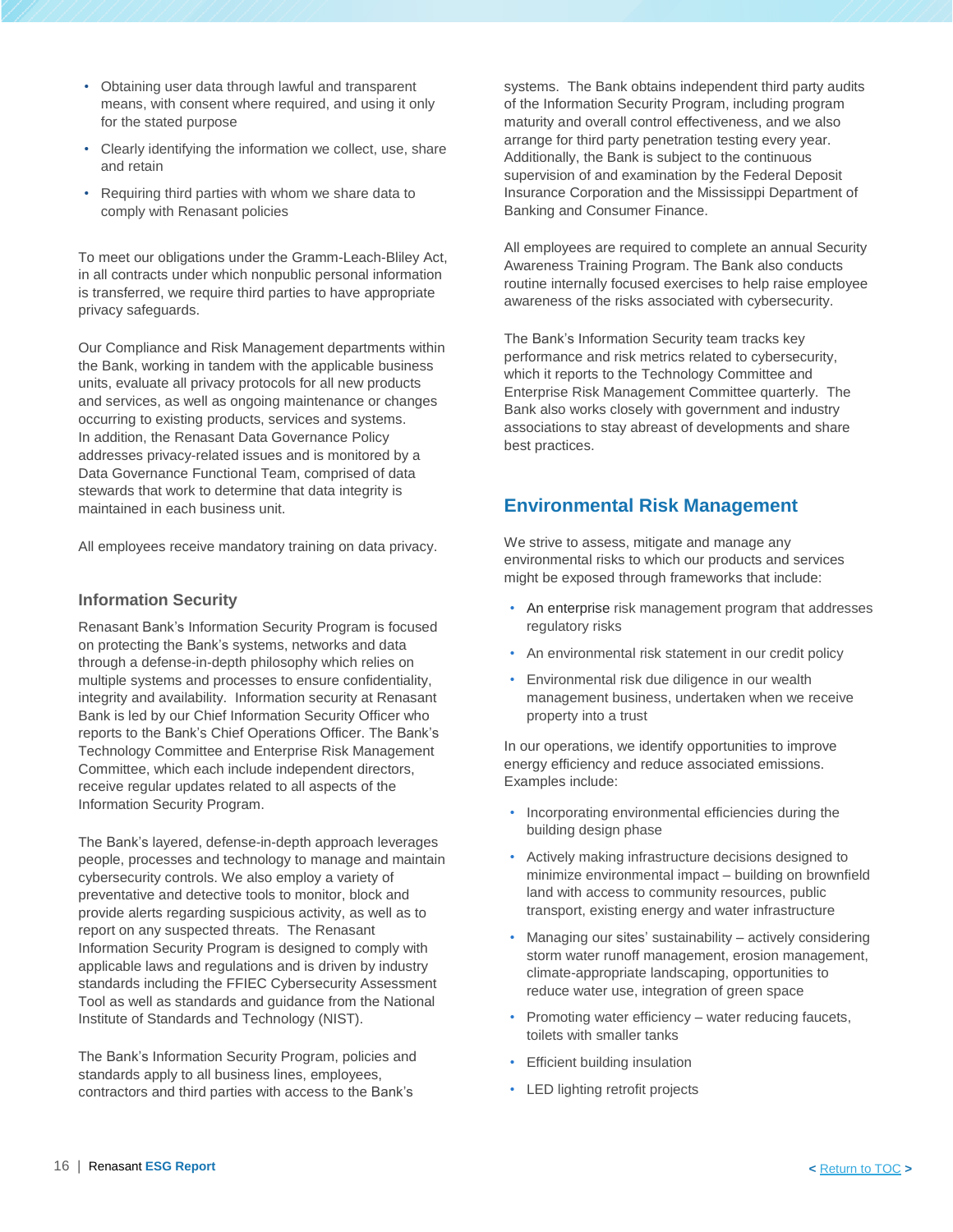- Heating, Refrigerating and Air-Conditioning upgrades to American Society of Heating and Air-Conditioning Engineers standards
- Efficient filtration system to improve air quality in our higher density locations such as our tech center and corporate headquarters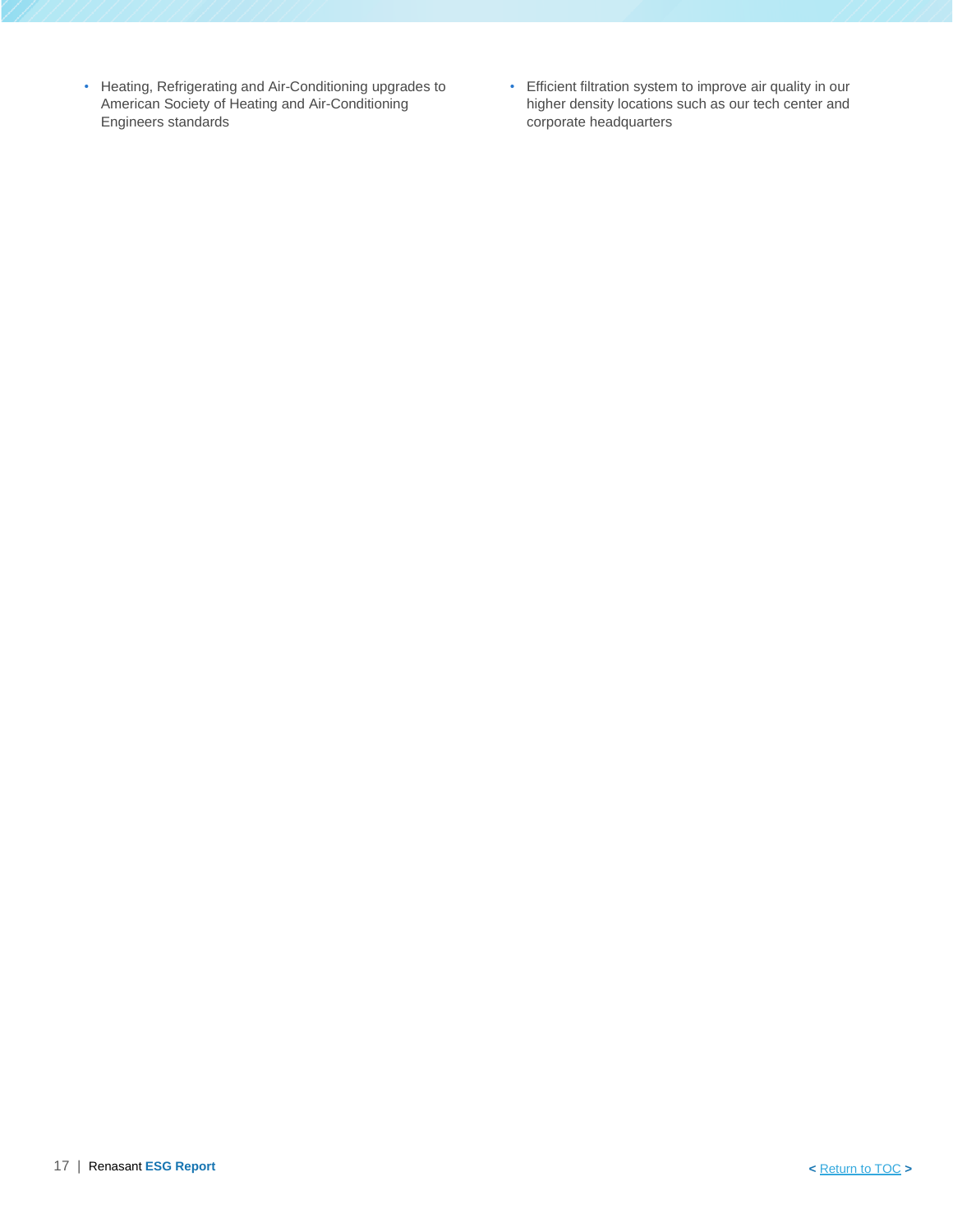# **SASB Index**

This index provides Renasant's performance data aligned with the recommended metrics for the SASB Commercial Banks sector. All data represents full-year 2021 information.

| <b>SASB ACCOUNTING CODE AND METRIC</b>                                                                                | DISCLOSURE AND ADDITIONAL INFORMATION                                                                                                                                          |
|-----------------------------------------------------------------------------------------------------------------------|--------------------------------------------------------------------------------------------------------------------------------------------------------------------------------|
| <b>Data Security</b>                                                                                                  |                                                                                                                                                                                |
| <b>FN-CB-230a.1</b>                                                                                                   |                                                                                                                                                                                |
| (1) Number of data breaches                                                                                           | In the event Renasant experiences a data security incident,<br>Renasant will comply with its obligations under United                                                          |
| (2) percentage involving personally identifiable<br>information (PII)                                                 | States securities and banking laws and regulations and<br>other applicable law regarding public disclosure of, and the<br>extent of the details provided about, such incident. |
| (3) number of account holders affected                                                                                |                                                                                                                                                                                |
| <b>FN-CB-230a.2</b>                                                                                                   |                                                                                                                                                                                |
| Description of approach to identifying and addressing data security risks                                             | See the information under the "Data Privacy and Security"<br>heading in the How We Operate section of this report.                                                             |
| <b>Financial Inclusion &amp; Capacity Building</b>                                                                    |                                                                                                                                                                                |
| <b>FN-CB-240a.1</b>                                                                                                   |                                                                                                                                                                                |
| (1) Number of loans outstanding qualified to programs designed to promote<br>small business and community development | 9,527 loans                                                                                                                                                                    |
| (2) Amount of loans outstanding qualified to programs designed to promote<br>small business and community development | \$1,904,860,621                                                                                                                                                                |
| <b>Business Ethics</b>                                                                                                |                                                                                                                                                                                |
| <b>FN-CB-510a.1</b>                                                                                                   |                                                                                                                                                                                |

Total amount of monetary losses as a result of legal proceedings associated with fraud, insider trading, anti-trust, anti-competitive behavior, market

There are no material pending legal proceedings to which Renasant Corporation or any of its direct or indirect subsidiaries, including Renasant Bank, are a party or to